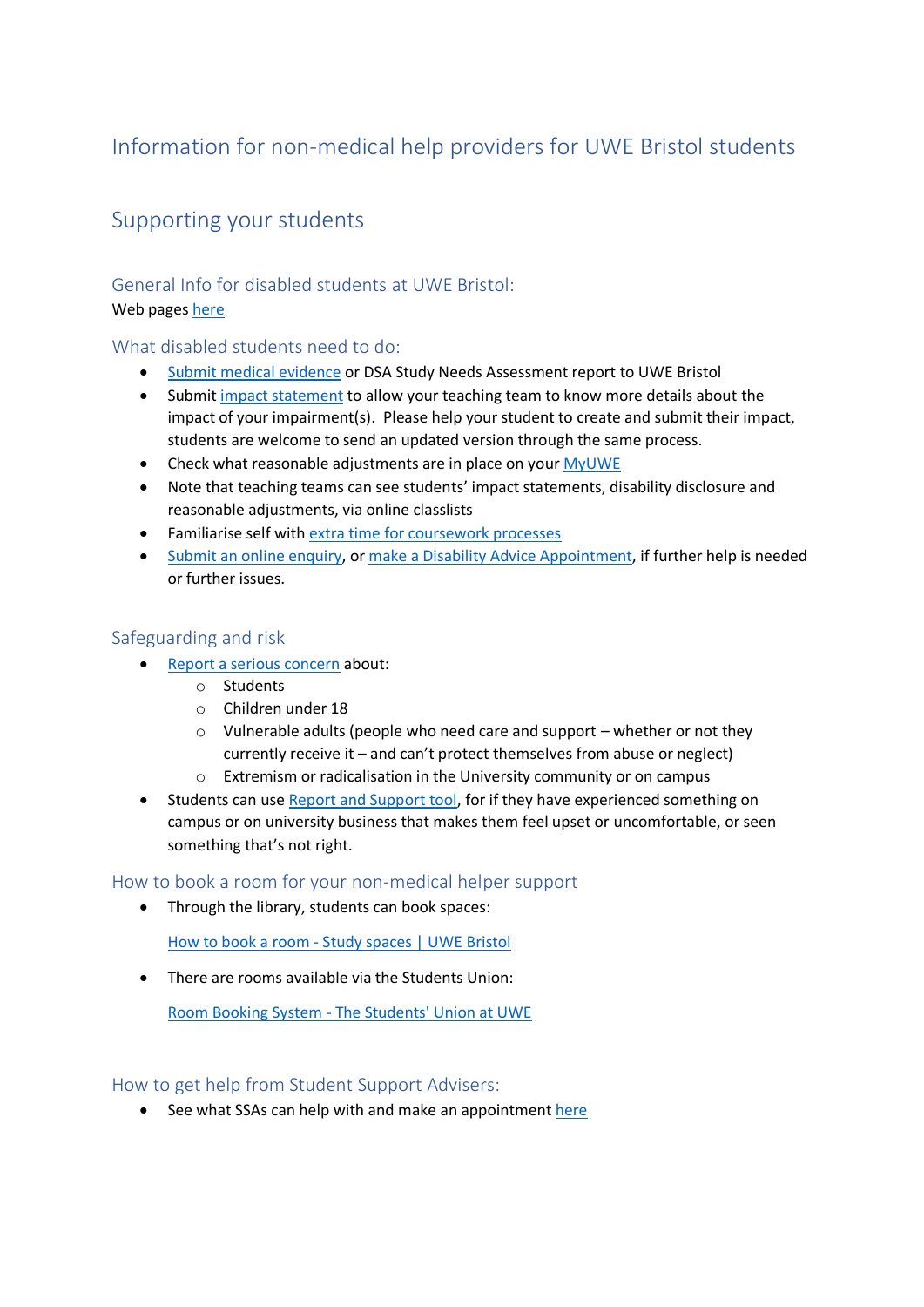## How to get help from Wellbeing Service

• See what UWE Wellbeing can help with and registe[r here](https://www.uwe.ac.uk/life/health-and-wellbeing/get-wellbeing-support/wellbeing-service)

# How to connect with a Teaching Team

• Us[e Course Search](https://courses.uwe.ac.uk/Search) to find Programme Leader's e-mail address

## Student timetables

- Students access their timetable via [MyUWE](https://info.uwe.ac.uk/myuwe/)
- See information about timetables [here](https://info.uwe.ac.uk/myuwe/guidance/courses/timetable.asp)

#### Library

- Link to main UWE Bristol [Library Webpage](https://www.uwe.ac.uk/study/library)
- Link to [Library Services for Disabled Users page](https://www.uwe.ac.uk/study/library/disabled-users)

## ASC support Group

- Contact by email ian.hope@uwe.ac.uk
- This is a fortnightly support group, either in person or online, for students with ASC to discuss in a supportive environment the aspects of uni life that are both positive or challenging.

#### UWE Cares

• [Help for](https://www.uwe.ac.uk/life/health-and-wellbeing/uwe-cares/uwe-cares-support) UK undergraduate care leaver, estranged student or student carer

## Get advice about fees, funding and money

• [Link](https://www.uwe.ac.uk/life/money-and-finance/student-money-service) to UWE Student Money Service pages

## Contacting Disability Service

- Students: [use online enquiry form](https://info.uwe.ac.uk/ssd/default.asp) or make an appointment
- Providers of NMH support: e-mail [disability.advisers@uwe.ac.uk](mailto:disability.advisers@uwe.ac.uk)

## Confidentiality

• All students have agreed to the [Student Privacy Notice](https://www.uwe.ac.uk/about/structure-and-governance/data-protection/privacy-notices/student-privacy-notice)

## Requesting more hours of NMH support from DSA

- The student can contact their original assessor or assessment centre to request a recommendation is made for additional hours of support
- Where a student is not able to do this, or requires support to make this contact, you can contact [disability.advisers@uwe.ac.uk](mailto:disability.advisers@uwe.ac.uk) with the student's name and contact details and a description of the request. Please don't give out this email address to students.